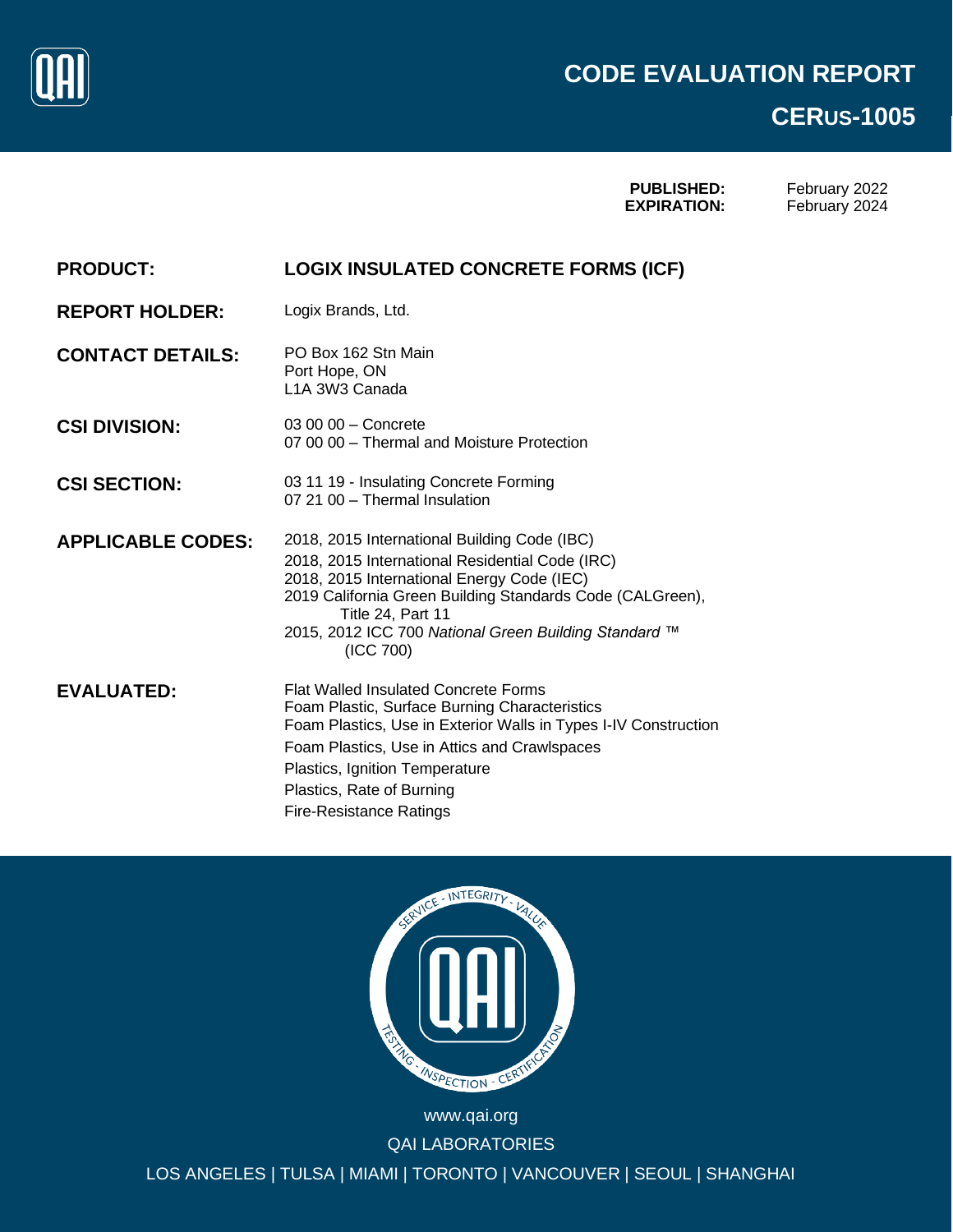

### **1.0 APPROVED FOR FOLLOWING:**

| APPROVED TYPES OF       | Types I-V A/B                                                         |
|-------------------------|-----------------------------------------------------------------------|
| <b>CONSTRUCTION:</b>    |                                                                       |
| <b>APPROVED USE:</b>    | Stay-in-place Concrete Forms                                          |
| APPROVED INSTALLATIONS: | • Load Bearing and Non-load Bearing Exterior and Interior Walls       |
|                         | • Load Bearing and Non-load Bearing Fire-Resistance Rated Walls       |
|                         | • Foundation Walls                                                    |
|                         | • Retaining Walls                                                     |
|                         | • Attic and Crawlspace installations without Code Prescribed Ignition |
|                         | <b>Barrier</b>                                                        |

### **2.0 DESCRIPTION:**

### **2.1 General:**

Logix Insulated Concrete Forms (ICF) are modular concrete formworks comprised of Type II expanded polystyrene (EPS) foam plastic thermal insulation panels connected with high density plastic cross ties. Logix ICF are placed onsite as stay-in-place forms for concrete placement.

Logix ICF meet *Flat Wall Insulated Concrete Forms* specifications, as defined in Section 1903.4 of the 2018 / 2015 IBC, and Sections R404.1.3.3.6.1 and R608.4.4 of the 2018 / 2015 IRC through compliance to ASTM E2634.

Logix ICF are available in the following products and sizes:

| <b>Concrete Core Thickness</b> |                         |        | Length | Height |     | <b>Style</b>             |
|--------------------------------|-------------------------|--------|--------|--------|-----|--------------------------|
| inches                         | mm                      | inches | mm     | inches | mm  |                          |
|                                |                         | 48     | 1219   | 12     | 305 | <b>Standard Straight</b> |
| 4, 6.25, 8, 10, 12             | 102, 159, 203, 254, 305 |        |        | 16     | 406 |                          |
| 4, 6.25, 8, 10, 12             | 102, 159, 203, 254, 305 | 48     | 1219   | 16     | 406 | <b>Brick Ledge Block</b> |
| 4, 6.25, 8, 10, 12             | 102, 159, 203, 254, 305 | 48     | 1219   | 12     | 305 | <b>Taper Top Block</b>   |
|                                |                         |        |        | 16     | 406 |                          |
| 4, 6.25, 8, 10, 12             | 102, 159, 203, 254, 305 | 48     | 1219   | 16     | 406 | Double Taper Top Block   |
| 4, 6.25, 8, 10                 | 102, 159, 203, 254      | 32     | 813    | 12     | 305 | 90° Block                |
|                                |                         |        |        | 16     | 406 |                          |
| 4, 6.25, 8                     | 102, 159, 203           | 30     | 762    | 16     | 406 | 45° Block                |

#### **Table 1. LOGIX ICF Evaluated Products and Accessories<sup>1</sup>**

1: Additional Logix ICF accessories, including but not limited to half height ICF, T-series blocks, and end caps are available for use with Logix ICF products.

## **2.2 EPS Foam Plastic Panels:**

Logix ICF include expanded polystyrene (EPS) *foam plastic* thermal insulation panels of 2-3/4 inches (70 mm) thickness on each ICF face. The EPS *foam plastic* component has a flame spread index of 25 or less, and smoke developed index of 450 or less evaluated following ASTM E84.

The EPS foam is listed by an *approved agency* and complies with Type II specifications per ASTM C578 for use as thermal insulation.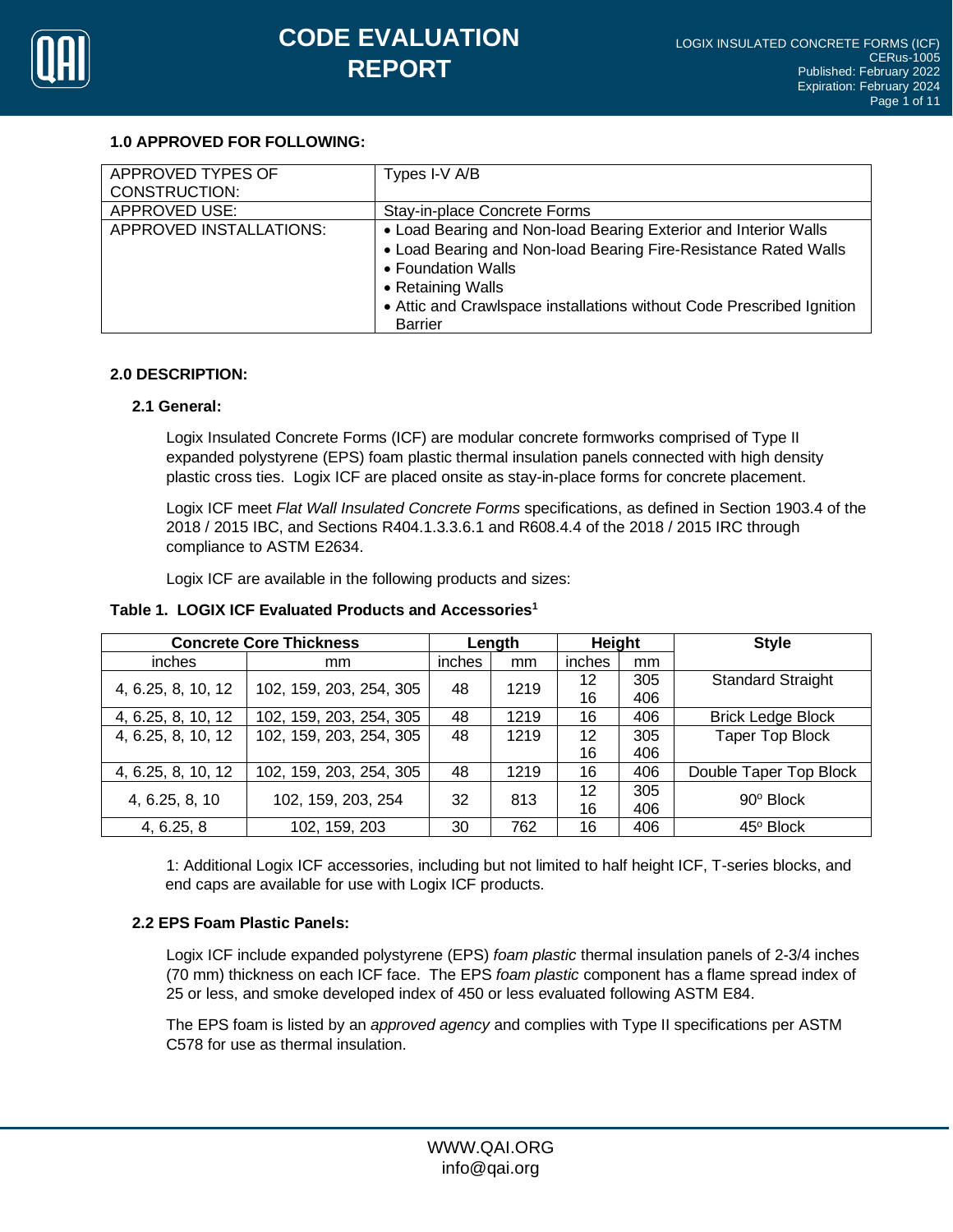

## **2.3 Cross Ties:**

Logix ICF include polypropylene cross ties spaced at 8 inches (203 mm), molded into the EPS panels, connecting EPS panels to create the molded concrete form work. Cross ties allow concrete flow through during concrete placement, and are molded to include rebar slots for ease of rebar placement. Additionally, the polypropylene cross ties include a flange molded into the EPS panels, providng an anchoring substrate for mechanical fasteners to connect interior finishes, exterior claddings, and decorum. Fasteners evaluated for use with Logix ICF are outlined in Table 3 of this report including fastener capacities. Locations of cross tie flanges are outlined in Logix ICF EPS panel faces to provide direction during fastener installation.

Logix ICF cross ties have spontaneous igntion temperatures  $\geq 650^{\circ}F(343^{\circ}C)$  when tested to ASTM D1929 and are classifeid as CC2 when tested to ASTM D635.

#### **2.4 Concrete Core:**

Concrete is placed at the jobsite. Concrete design, specifications and applications are to be in accordance with the project requirements per the applicable code(s) and are outside the scope of this report, except where specific concrete criteria are noted.

#### **2.5 Rebar (reinforcement):**

Reinforcement is applied at the jobsite. Reinforcement design, specifications and installation are to be in accordance with the project requirements and applicable code(s), and are outside the scope of this report.

#### **3.0 DESIGN:**

Logix ICF wall design including concrete and reinforcement is outside the scope of this report. See below for information regarding design criteria for use with Logix ICF.

**2018 / 2015 IBC:** Logix ICF construction governed by the IBC are to have concrete walls designed in accordance with Chapters 16 and 19. Where used as footings or foundations, design shall be in accordance with Chapter 18.

**2018 / 2015 IRC:** Logix ICF construction governed by the IRC are to have concrete walls designed in accordance with Section R608. Where used as footings or foundations, design shall be in accordance with IRC Chapter 4.

#### **4.0 INSTALLATIONS:**

#### **4.1 General:**

Installation of Logix ICF must comply with the manufacturer's published installation instructions, this report, and the applicable code(s). Where conflicts exist, this report and the applicable building code shall govern.

Logix ICF construction designed in accordance with 2018 / 2015 IBC and 2018 / 2015 IRC require special inspections as defined by Section 1705 of the IBC.

Logix ICF construction conducted following IRC prescriptive methodology does not require special inspections. The authority having jurisdication should be consulted in case of question.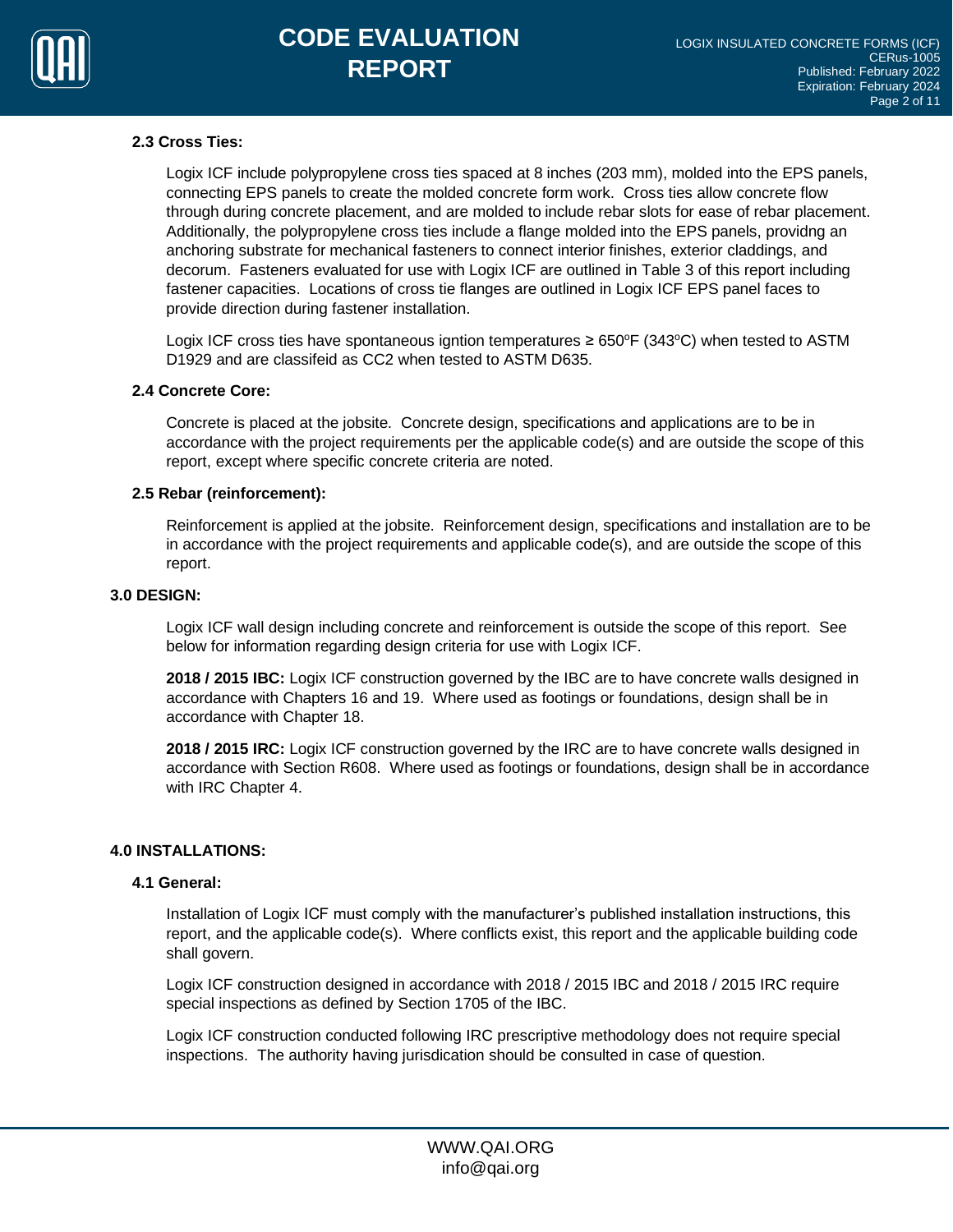

## **4.2 Interior:**

## **4.2.1 General:**

Logix ICF components located on the interior of the building are to be installed in accordance with section 4.2.2 and 4.2.3 of this report, as appropriate. Connecting of interior decorum, furniture and cabinetry are approved where the necessary load resistance for objects secured to Logix ICF are provided by fasteners as outlined in Table 3 of this report. Service loads shall not exceed the allowable load carrying capacity of the fasteners noted.

## **4.2.2 Occupied Space:**

### **4.2.2.1 Use With a Code Prescribed Thermal Barrier**.

**2018 / 2015 IBC:** Logix ICF EPS thermal insulation exposed to occupancies of the building interior shall be covered by a thermal barrier of minimum  $\frac{1}{2}$  inch (13 mm) thick gypsum board complying with ASTM C1396, or by a material complying with NFPA 275 compatible for use with the Type II EPS insulation at thicknesses of 2-34 inches (70 mm) or greater. Gypsum shall be mechanically connected to the Logix ICF cross ties with fasteners outlined in Table 3 of this report, with the gypsum oriented either vertically or horizontally. When used in applications not requiring fireresistance ratings, the gypsum boards are to be secured with fasteners spaced at 12 inches (305 mm) on center vertically and horizontally, with fasteners penetrating the cross tie flanges of the underlying Logix ICF. Joint treatment is not required. Where Logix ICF is in application requiring fireresistance rating, attachment of the gypsum membrane and joint treatment shall follow Section 4.4 and Section 8.2 of this report

**2018 / 2015 IRC:** Logix ICF EPS thermal insulation exposed to occupancies of the building shall be protected by a thermal barrier of minimum of ½ inch (13 mm) thick gypsum wall board complying with ASTM C1396, 23/32-inch thickness structural wood panels, or a material complying with NFPA 275 compatible for use with the Type II EPS insulation at thicknesses 2-¾ inches (70 mm) or greater. Where gypsum or structural wood panels are used, they shall be mechanically connected to the Logix ICF cross ties with fasteners outlined in Table 3 of this report, with panels oriented either vertically or horizontally. When used in applications not requiring fire-resistance ratings, the gypsum boards are to be secured with fasteners spaced at 12 inches (305 mm) on center vertically and horizontally, with fasteners penetrating the cross tie flanges of the underlying Logix ICF. Joint treatment is not required. Where Logix ICF is in application requiring fire-resistance rating, attachment of the gypsum membrane and joint treatment shall follow Section 4.4 and Section 8.2 of this report

#### **4.2.2.2 Use Without a Code Prescribed Thermal Barrier.**

No alternative thermal barriers are approved under this current report over Logix ICF.

## **4.2.3 Attic and Crawlspace:**

## **4.2.3.1 Use With a Code Prescribed Ignition Barrier:**

Logix ICF EPS thermal insulation exposed in attics and crawlspaces is to be protected with a code prescribed ignition barrier as defined in the Section 2603.4.1.6 of the 2018 / 2015 IBC and Sections R316.5.3 and R316.5.4 of the 2018 / 2015 IRC. The ignition barrier is to cover all exposed foam.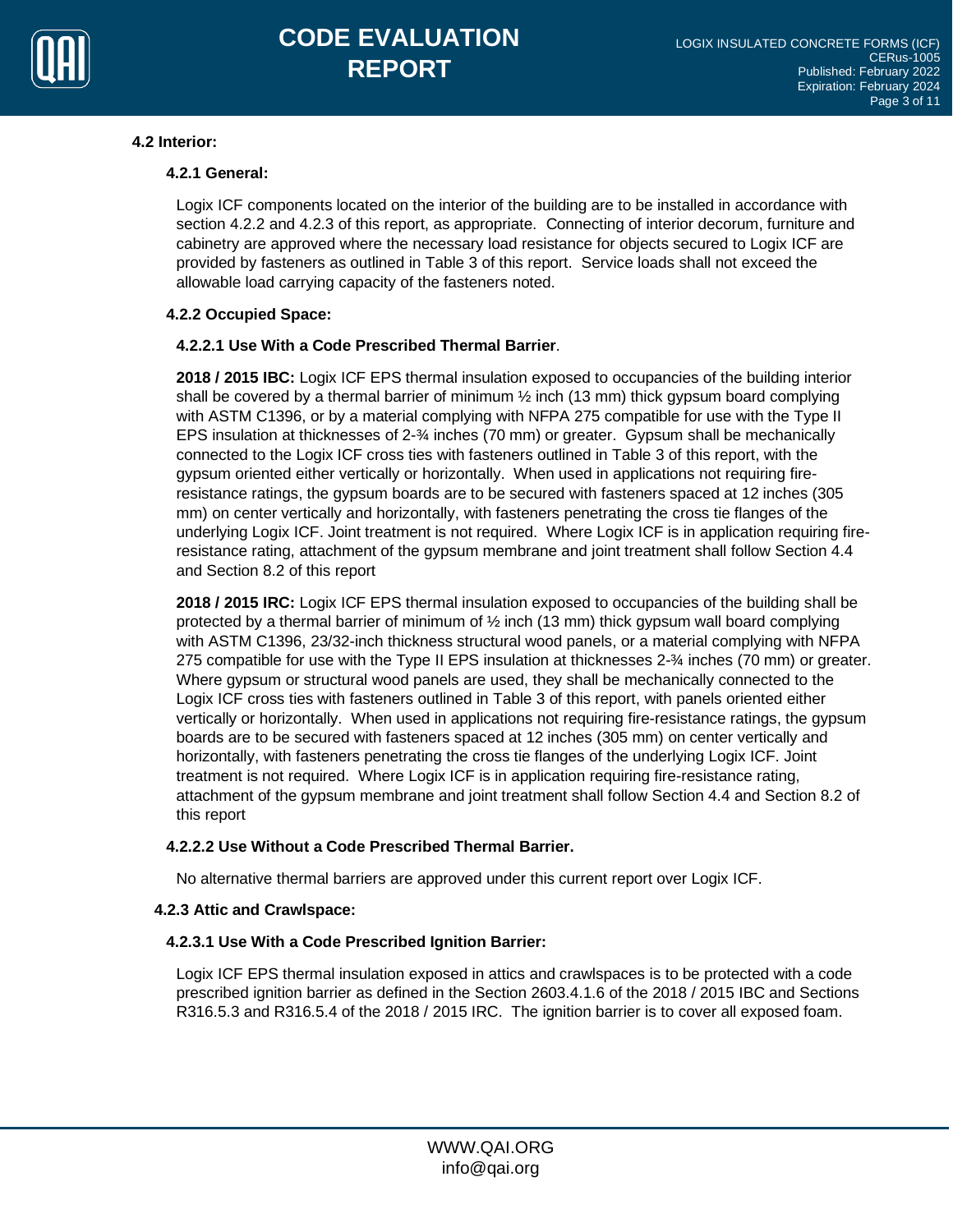

#### **4.2.3.2 Use Without a Code Prescribed Ignition Barrier:**

Logix ICF EPS thermal insulation panels exposed in attics and crawlspaces can be installed without the prescribed ignition barrier as defined in the 2018 / 2015 IBC and 2018 / 2015 IRC, only when the following conditions are present:

- Entry to the attic or crawlspace is limited to service of utilities only. Storage or occupancy are not permitted.
- No interconnected areas exist to the attic or crawlspace.
- Air from the attic or crawlspace is not circulated to other areas of the building.
- Ventilation is provided as required by 2018 / 2015 IBC Chapter 12 or 2018 / 2015 IRC Section R306.
- Combustion air is provided in accordance with the IMC (International Mechanical Code) Section 701.
- Labels at minimum 1 per location, or 1 label per 160 ft<sup>2</sup> exposed foam, which ever greater, is present outlining product as "*Approved for Use in Attic and Crawlspace*". See Figure 1 of this report for an example of approved Logix ICF label.

#### **4.3 Exterior:**

#### **4.3.1. Above Grade:**

**4.3.1.1 Exterior Walls:** Exterior walls of Logix ICF shall comply with Sections 4.3.1.2 through 4.3.1.4 of tthis report. Where Logix ICF is used in fire-resistance rated construction, installation shall comply with Sections 4.4 and 8.2 of this report. Where Logix ICF is used in Types I-IV construction, installation shall be in accordance with Section 4.5 of this report.

**4.3.1.2 Weather Protection:** Logix ICF used as exterior walls require installation with a approved exterior cladding and flashings for providing weather protection in accordance with Section 1403.2 of the 2018 / 2015 IBC and water resistance in accordance with Section R703.1.1 of the 2018 / 2015 IRC. Exterior cladding materials shall comply with Section 1404 of the 2018 / 2015 IBC and R703 of the 2018 / 2015 IRC, or have means for showing compliance to the noted applicable code. Anchoring of the exterior cladding and trim shall be done with approved fasteners outlined in Table 3 of this report, with the fastener spacing appropriate for ensuring anchorage capacities are within the specified allowable values. The water resistive barrier can be omitted in accordance with Section 1403.2 of the 2018 / 2015 IBC and R703.1.1 of the 2018 / 2015 IRC as applicable.

**4.3.1.3 Vapor Retarders**: Logix ICF EPS component is a Type II vapor retarder at a total installed EPS thickness of 5.5 inches (140 mm), so where a Class II vapor retarder is required, this can be omitted.

**4.3.1.4 Termite Protection:** Where Logix ICF are installed in areas defined as "very heavy" as indicated in Figure 2603.8 of the 2018 / 2015 IBC and Figure R301.2(6) of the 2018 / 2015 IRC, and where the EPS foam component is located within 6 inches (152 mm) above grade from exposed earth, construction is to follow Section 2603.8 of the 2018 / 2015 IBC and R318.4 of the 2018 / 2015 IRC. This construction requires all structural elements of walls, floors, ceilings and roofs to be of noncombustible materials or preservative-treated wood, unless an approved method of protecting the foam plastic from subterranean termite damage is provided to the authority having jurisdiction.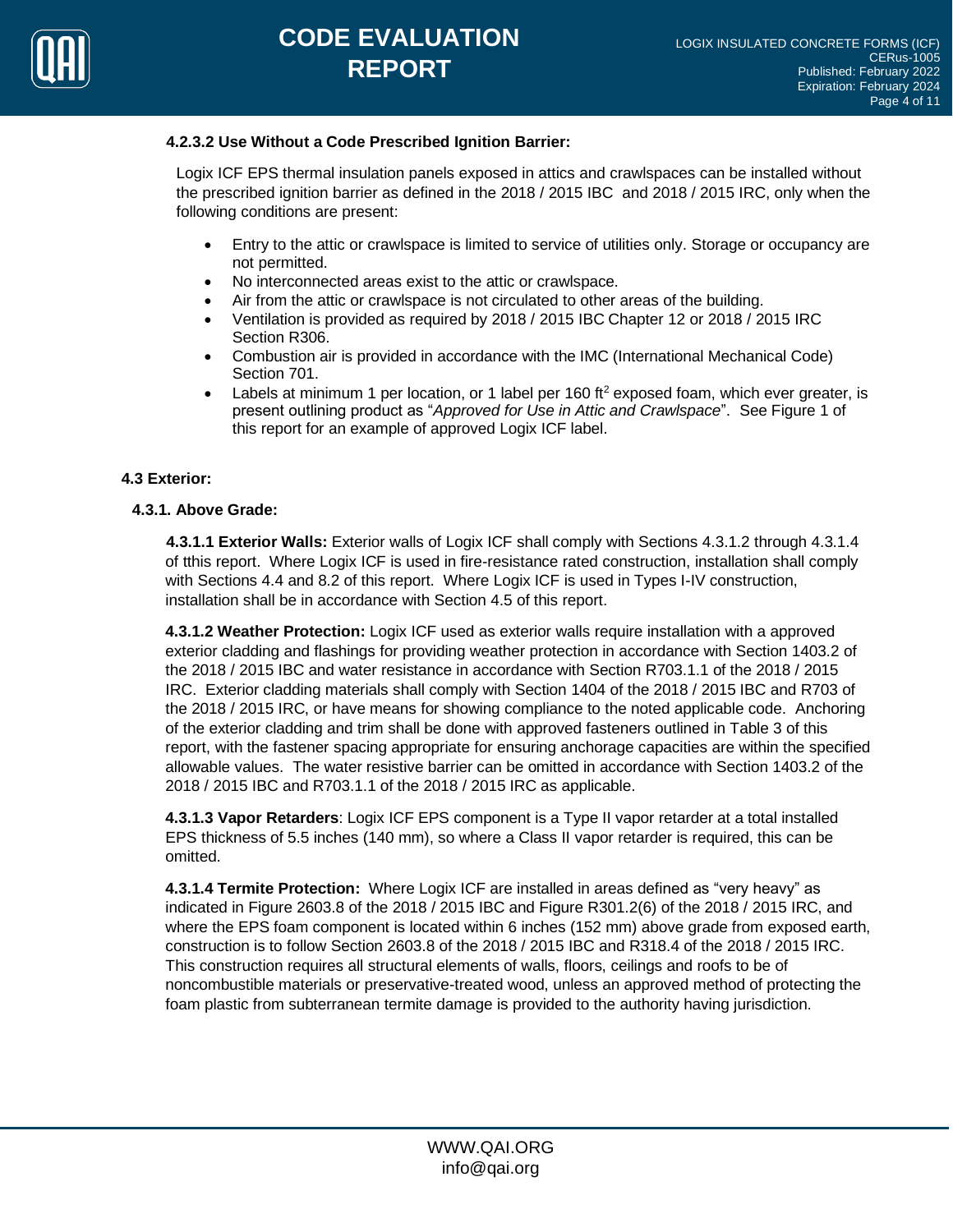

## **4.3.2. Below Grade:**

**4.3.2.1 Walls:** For foundation walls designed as freestanding, backfill is permitted prior to floor installation. For below grade walls relying on the floor for structural support, backfill is not permitted until the floor installation is complete.

Foundation walls and footings are to be designed and installed in accordance with 2018 / 2015 IBC Chapter 18 or 2018 / 2015 IRC Section R404, as applicable. Foundation walls supporting steel or wood framed constructions require appropriate protection to the framing members as required by the applicable code.

Retaining walls are to be designed and installed in accordance with 2018 / 2015 IBC Chapter 1807. Where used as retaining walls under the IRC, the authority having jurisdiction should be consulted.

**4.3.2.2 Dampproofing or waterproofing**: As required by site conditions, dampproofing or waterproofing shall be installed in accordance with 2018 / 2015 IBC Chapter 1805 or 2018 / 2015 IRC Section R406 as applicable. The dampproofing or waterproofing material must be compatible for use with EPS thermal insulation products.

**4.3.2.3 Termite Protection:** Where Logix ICF are used below grade in areas defined as "very heavy" termite infestation probability as indicated in Figure 2603.8 of the 2018 / 2015 IBC and Figure R301.2(6) of the 2018 / 2015 IRC, construction is to follow Section 2603.8 of the 2018 / 2015 IBC and R318.4 of the 2018 / 2015 IRC. This construction requires all structural elements to walls, floors, ceilings and roofs to be of noncombustible materials or preservative-treated wood unless an approved method of protecting the foam plastic from subterranean termite damage is provided to the authority having jurisdiction.

#### **4.4. Fire-Resistance-Rated Construction:**

Logix ICF are approved for use in applications where a load-bearing fire-resistance-rating is required for up to 4 hours interior or exterior orientated towards the fire.

See Section 8.2 of this report for details of installation for use in fire-resistance-rated applications.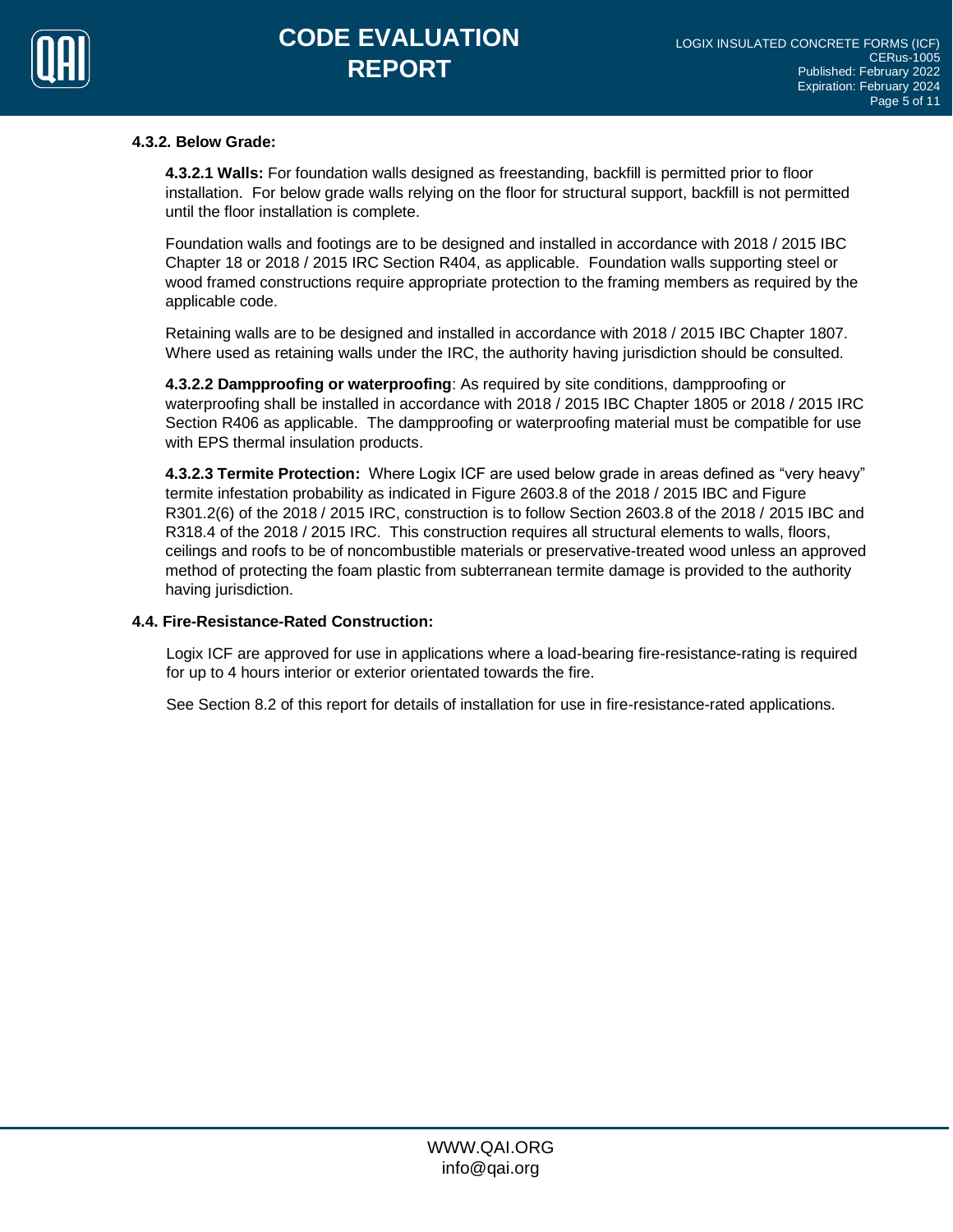

### **4.5 Type I-IV (Non-combustible) Construction:**

### **4.5.1 General:**

Logix ICF are appproved for use in exterior walls of Types I-IV (non-combustible) construction.

All exterior claddings systems require a thermal barrier applied on the occupancy (interior) face, in accordance with Section 4.2.2.1 of this report.

Fire blocking is required in interior areas at maximum each floorline, to limit the spread of flames and smoke from one compartment to another.

## **4.5.2 Exterior Insulation Finishing Systems (EIFS):**

When used with EIFS systems as outlined below where no additional EPS is incuded in the EIFS assembly, backwrapping and installtion of the EIFS lamina are to follow the EIFS manufacturer's published installation instructions.

Where additional EPS is applied over Logix ICF, the Logix ICF exterior foam plastic component must be considered in calculating an equivalent fuel load as nominal 1.5 lbs/ft<sup>3</sup> (24 kg/m<sup>3</sup>) density to the approved expanded polystyrene fuel load component of the approved EIFS.

| <b>EIFS</b><br><b>PRODUCT</b>                      | <b>EIFS</b><br><b>MANUFACTURER</b> | <b>MAXIMUM EIFS</b><br><b>EPS THICKNESS*</b><br>(TYPE I @ 1.0 lb/ft <sup>3</sup> ) | <b>LOGIX ICF EPS</b><br><b>THICKNESS</b><br>(TYPE II $@1.5$ lbs/ft <sup>3</sup> ) | <b>MAXIMUM APPLIED</b><br><b>EPS THICKNESS</b><br><b>FINISHED EIFS**</b>                             |
|----------------------------------------------------|------------------------------------|------------------------------------------------------------------------------------|-----------------------------------------------------------------------------------|------------------------------------------------------------------------------------------------------|
| Outsulation <sup>®</sup>                           | <b>Dryvit Corportion</b>           | 9 inches                                                                           | $2-3/4$ inches                                                                    | $11-3/4$ inches                                                                                      |
|                                                    | Inc.                               | $(229$ mm $)$                                                                      | $(70$ mm $)$                                                                      | $(298$ mm $)$                                                                                        |
| Outsulation <sup>®</sup>                           | <b>Dryvit Corportion</b>           | 9 inches                                                                           | 2-3/4 inches                                                                      | $11-3/4$ inches                                                                                      |
| MD.                                                | Inc.                               | $(229 \text{ mm})$                                                                 | $(70 \text{ mm})$                                                                 | $(298 \, \text{mm})$                                                                                 |
| <b>StoTherm</b>                                    | Sto Corporation                    | 8 inches                                                                           | $2-3/4$ inches                                                                    | $10-3/4$ inches                                                                                      |
| Classic                                            |                                    | $(203 \, \text{mm})$                                                               | $(70 \text{ mm})$                                                                 | $(273$ mm)                                                                                           |
| <b>StoTherm</b><br>Classic NexT <sup>®</sup><br>Сİ | Sto Corporation                    | 8 inches<br>$(203 \, \text{mm})$                                                   | $2-3/4$ inches<br>$(70 \text{ mm})$                                               | $10-3/4$ inches<br>(197 mm) when over $\frac{1}{2}$<br>inch (13 mm) interior<br>and exterior gypsum. |
|                                                    |                                    | 5 inches<br>$(127 \, \text{mm})$                                                   | $2-3/4$ inches<br>$(70 \text{ mm})$                                               | $7-3/4$ inches<br>(197 mm) when installed<br>over TurboStick<br>adhesive.                            |

|  | Table 2. Details of EIFS systems approved for use with Logix ICF include: |
|--|---------------------------------------------------------------------------|
|  |                                                                           |

\* Maximum thickness of EIFS (Type 1 @ 1.0 lb/ft<sup>3</sup>) when applied over Logix ICF.

\*\* Maximum combined insulation total thickness of EIFS and Logix ICF EPS.

EPS thickness above is provided considering combined Logix ICF EPS component with EIFS EPS component providing equivalent fuel load to above described Type I-IV approved EIFS assemblies. Manufacturer's installation instructions for application with EIFS including backwrap details are to be followed during installation, with backwrap anchoring and overlaps required, connected at competent anchor points. Anchoring of backwraps to the face of Logix ICF EPS component when installed in Types I-IV construction is not permitted.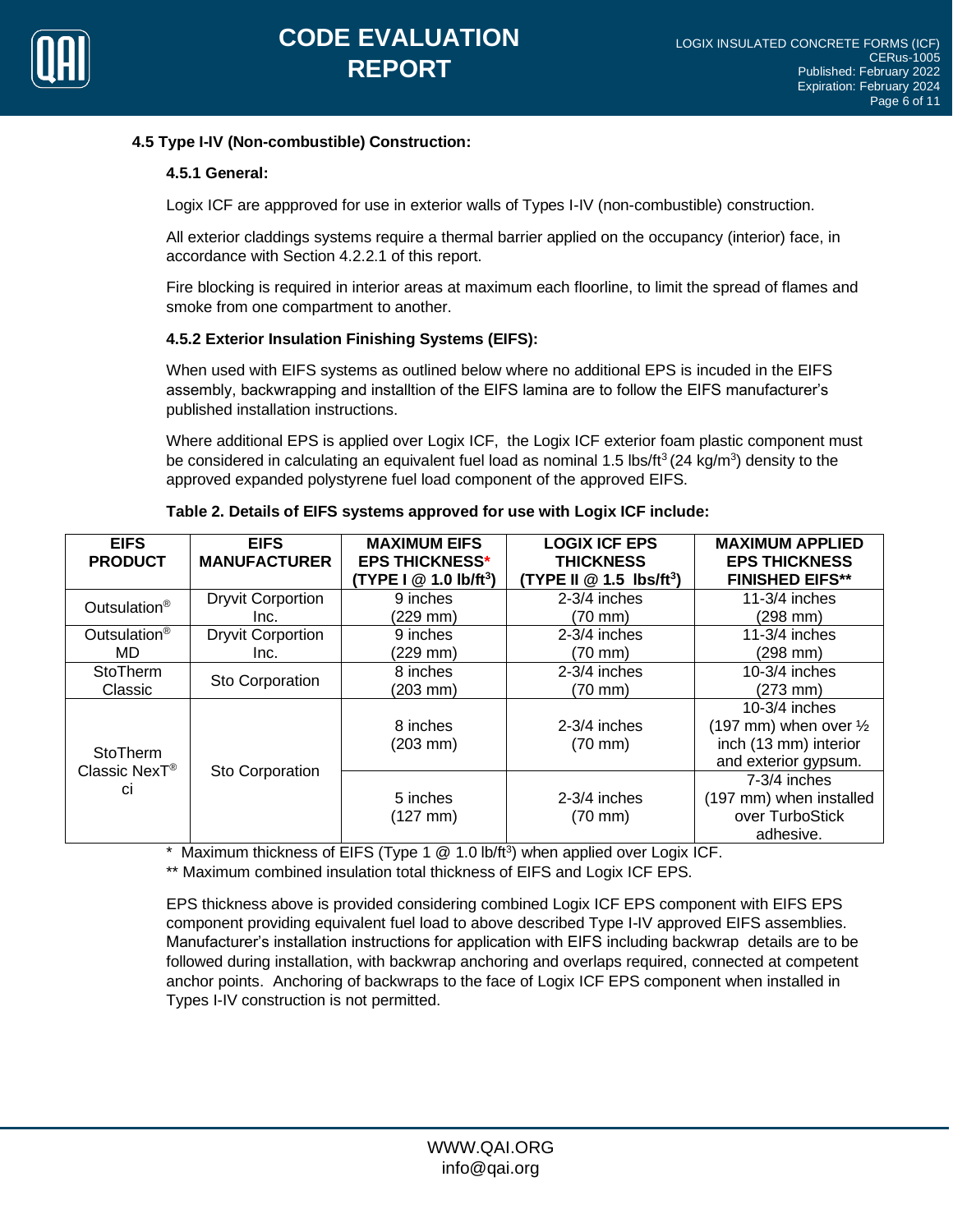

#### **4.5.3 Exterior Brick Veneer:**

Brick veneer is to be anchored to Logix ICF cross ties with fasteners required to penetrate the cross tie flange. Anchoring schedules used shall be designed to resist the anticipated gravity and service loads based on fastener capacity values outlined in Table 3 of this report. Brick veneer used is to comply with 2018 / 2015 IBC, and shall be installed with a minimum 1 inch (25 mm) air gap between the exterior Logix ICF EPS panel face, and the brick veneer. Brick veneer is to be supported along floor lines in accordance with the applicable code.

#### **4.5.4 Exterior Plaster:**

Exterior plaster including metal lath is to comply with the applicable code, and shall be a minimum of 7/8 inch (22.2 mm) thickness. Fasteners connecting the metal lath to Logix ICF cross ties are required to penetrate the cross tie flanges. Anchoring schedules used shall be designed to resist the anticipated gravity and service loads based on fastener capacity values outlined in Table 3 of this report.

### **5.0 LIMITATIONS**

- Logix ICF are to be protected from direct sunlight exposure to the plastic cross ties.
- Logix ICF are manufactured in in Chilliwack, BC, Acheson, AB, Headingly, MB, Cobourg, ON, Hayesville, KS and McFarland, CA with inspections by QAI Laboratories.
- Logix ICF are required to be separated from interior space by an approved thermal barrier when installed in accordance with Section 4.2.2 of this report and the applicable code
- Logix ICF are approved for use in Attic and Crawlspace applications when installed in accordance with Section 4.2.3 of this report and the applicable code and where products bear a visible label outlining "*Approved for Use in Attics and Crawlspaces"*.
- Logix ICF are required to be protected by a code-compliant exterior cladding when installed on the exterior of the buidling above grade, or code compliant damproofing and waterproofing material when installed on the exterior below grade. Refer to section 4.3 of this report for details.
- Logix ICF exposed within 6 inches (152) of grade or below grade in termite infestation areas defined as "very heavy"require protection in accordance with IBC Section 2603.8 or IRC R318.4 with installation required in accordance with Sections 4.3.1.4 and 4.3.2.3 of this report and the applicable code, as appropriate.
- Logix ICF when used in fire-resistance-rated construction are to be installed in accordance with Section 4.4 and Section 8.2 of this report.
- Logix ICF used in Types I-IV Construction are to be installed in accordance with Section 4.5 of this report.
- Logix ICF have product labels visible at minimum every 160 ft<sup>2</sup>.

#### **6.0 SUPPORTING INFORMATION:**

The following data has been evaluated for Logix ICF:

- $\circ$  Data outlining compliance for use as Flat Wall Insulated Concrete Forms, as detailed in ASTM E2634.
- $\circ$  Data outlining determination of flame spread index and smoke developed index per ASTM E84.
- $\circ$  Data outlining details for use in load-bearing fire-resistance rated construction per ASTM E119.
- o Data outlining details for use in exterior walls of Types I-IV construction as detalied in Chapter 26 of 2018 / 2015 IBC.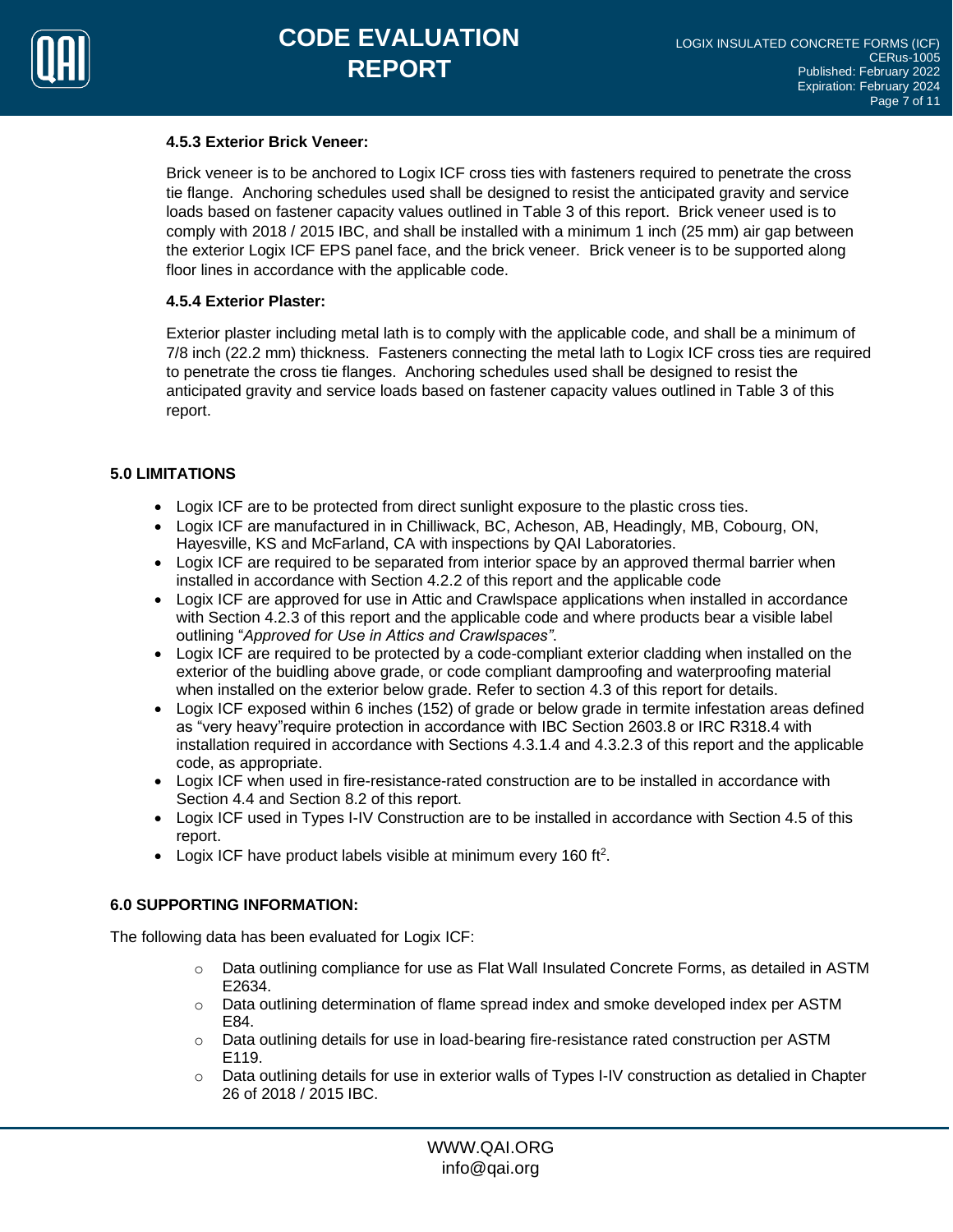

## **CODE EVALUATION REPORT**

## **7.0 MARKING:**

## Logix ICF finished products example label are outlined in Figure 1 below.



**Figure 1. Example of Logix ICF Finished Product Label**

## **8.0 RESULTS / RATINGS:**

**8.1 Allowable Fastener Capacities**

## **Table 3. Logix ICF Approved Fasteners Including Capacities**

|                                | <b>FASTENER CAPACITY</b>                   |                                                      |  |
|--------------------------------|--------------------------------------------|------------------------------------------------------|--|
| <b>FASTENERS<sup>1</sup></b>   | <b>Allowable</b><br>Withdrawal<br>lbs (kg) | <b>Allowable</b><br><b>Lateral Shear</b><br>lbs (kg) |  |
| #6 Coarse Thread Drywall Screw | 23(10)                                     | 59 (26)                                              |  |

Note 1: Fasteners must penetrate the cross ties flanges, and should be specified as  $\frac{3}{4}$  inches (76 mm) longer than object through which the fastener is penetrating.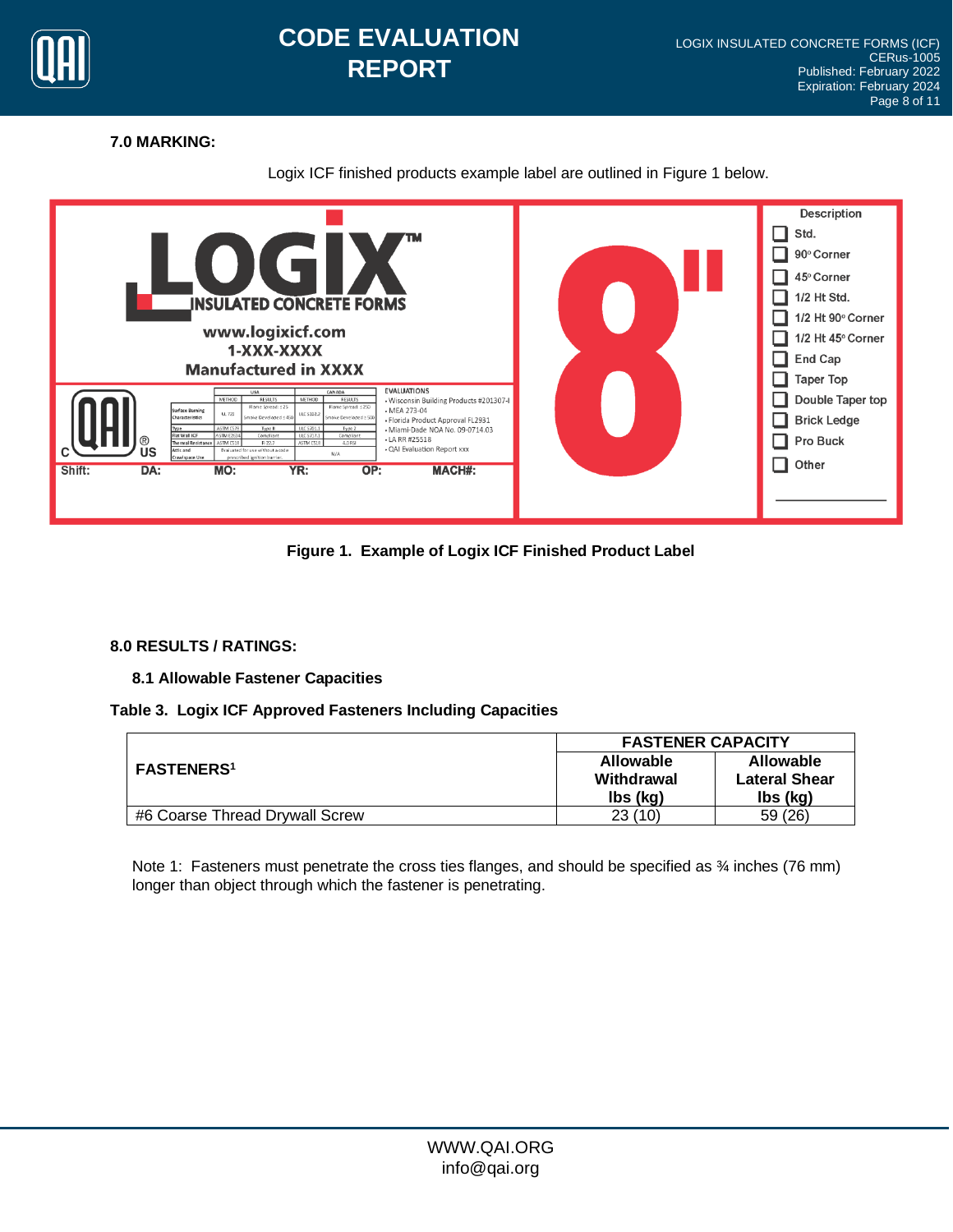

## **8.2 Fire-Resistance-Rated Assembly Details**

**Table 4. Logix ICF Load-Bearing Fire-Resistance-Rated Assemblies.**

| <b>ASSEMLY RATING</b><br>(Hours) | <b>MINIMUM CONCRETE CORE (MM)</b> | <b>MINIMUM CONCRETE CORE (INCHES)</b> |
|----------------------------------|-----------------------------------|---------------------------------------|
|                                  | 102                               |                                       |
|                                  | 159                               | 6.25                                  |
|                                  | 204                               | $6.25^{\circ}$                        |
|                                  |                                   |                                       |



| NO.            | <b>COMPONEN</b>                                    | <b>DESCRIPTION</b>                                                                                                                                                                                                                                                                                                                                                                                                                                                                                                                                                                                                          |
|----------------|----------------------------------------------------|-----------------------------------------------------------------------------------------------------------------------------------------------------------------------------------------------------------------------------------------------------------------------------------------------------------------------------------------------------------------------------------------------------------------------------------------------------------------------------------------------------------------------------------------------------------------------------------------------------------------------------|
|                | Interior<br>Finish                                 | Minimum 1/2 inch (12 mm) thickness ASTM C1396 listed gypsum wall board, installed with minimum 2 inches (51<br>mm) length coarse thread drywall screws spaced at maximum 16 inches (406 mm) on center horizontally and<br>vertically.<br>*For Logix 6 1/4 inch (159 mm) products used in 4-hour load-bearing fire-resistance-rated wall assemblies, listed<br>5/8-inch (16 mm) thickness Type X gypsum wall board complying with ASTM C1396 is required with fastening<br>requirements as noted above.<br>Gypsum joints and fasteners are required taped and mudded per industry standard.                                  |
| $\overline{2}$ | Expanded<br>Polystyrene<br>(EPS)<br>Insulation     | Maximum 2 % inches (70 mm) thickness Type II (per ASTM C578) expanded polystyrene thermal insulation. Logix<br>ICF EPS panels have interlocking teeth to allow stacking onsite to create the forming wall.                                                                                                                                                                                                                                                                                                                                                                                                                  |
| 3              | <b>Cross Ties</b>                                  | Logix polypropylene cross ties, spaced at 8 inches (203 mm) on center spacing through Logix ICF. Cross ties can<br>be stacked or staggered vertically during installation (staggered cross tie system shown).                                                                                                                                                                                                                                                                                                                                                                                                               |
| 4              | Concrete<br>Core                                   | Minimum core thickness as outlined in the Table 4, using 3,000 psi (20 MPa) compressive strength concrete at 28<br>days. Steel reinforcing, while not shown, is approved for use. Reinforcing is to be designed and approved by a<br>registered design professional, or authority having jurisdiction in accordance with the applicable code.                                                                                                                                                                                                                                                                               |
| 5              | Exterior<br>Sheathing<br>(Not Shown)               | *For Logix 6 1/4 inch (159 mm) products used in 4-hour load-bearing fire-resistance-rated wall assemblies, listed<br>5/8-inch (16 mm) thickness Type X gypsum wall board complying with ASTM C1396 or ASTM C1177 is required<br>with fastening requirements as noted above.<br>Taping and mudding of joints and fasteners is optional.                                                                                                                                                                                                                                                                                      |
| 6              | Exterior<br>Cladding<br>(Not Shown)<br>トリーエー・オー・エル | Exterior claddings are approved for use with the Logix ICF load-bearing fire-resistance-rated wall assemblies<br>without negatively impacting the fire rating. These exterior claddings include: brick veneer, stucco, fire rated<br>exterior insulating finish systems, cultured stone, aluminum and steel products. All exterior claddings are to be<br>installed with the applicable building code, and the manufacturer's approved installation instructions.<br>alla condita to a different control. De terral la control de la condita de la condita de la condita de la condita del decorato de la condita del terra |

**Note 1:** The allowable load for Logix ICF load-bearing fire-resistance rated assemblies are to be determined by a registered design professional, or authority having jurisdiction in accordance with the applicable codes.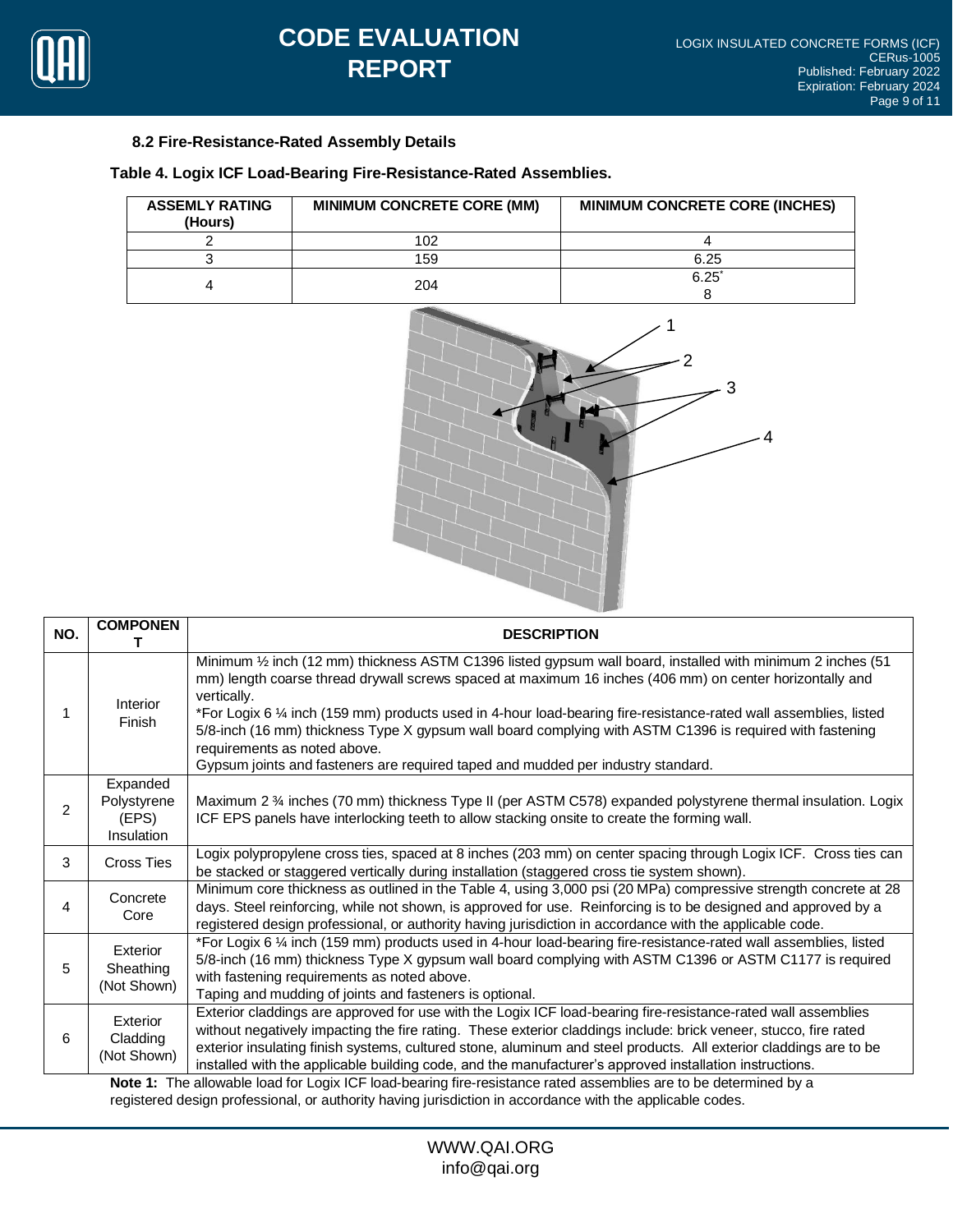

## **CODE EVALUATION REPORT**



**Figure 2. Example Logix ICF Product Details**